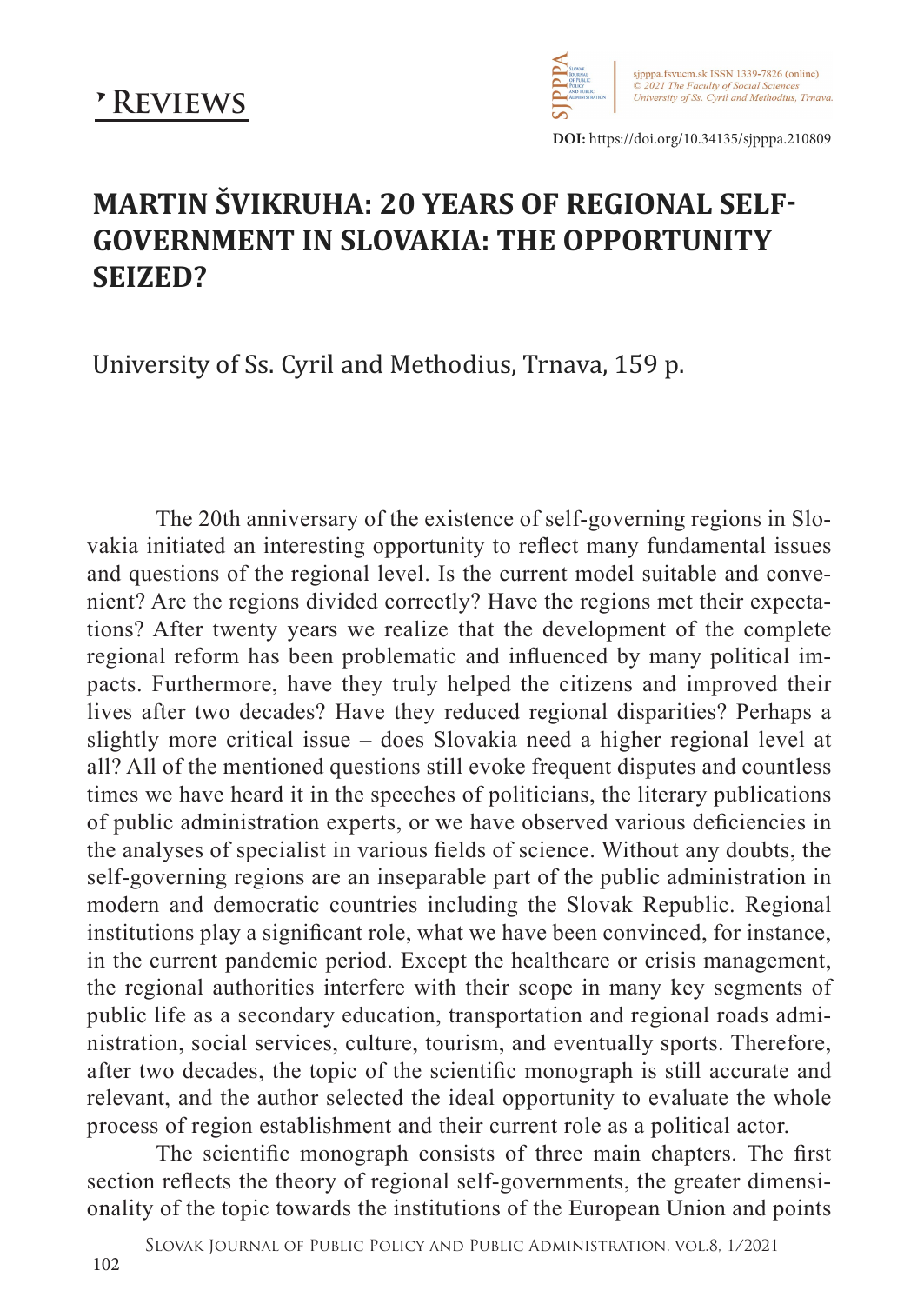## **REVIEWS**

out to the position of the regional level in several European countries as well. The genesis and the complete development of Slovak regions from the political point of view is described in the following chapter. The tertiary section is truly important for a reader, and it points to possible suggestions for the future model and functional meaning of all the regional self-governments in Slovakia. Consequently, from a methodological point of view, the monograph is truly well-structured, the individual sections and subchapters are proportionally balanced and logically follow each other perfectly. Through the textbook, the author used several different methods that made the monograph truly educationally and comprehensible. The book is written legibly and transparently, the content is contiguous, and readers are able to understand and memorize all the knowledges to some extent simply. The author searched a large number of domestic and foreign literary sources, what could clearly help readers to improve their understanding of the research and points to the views and opinions of overseas writers as well. However, we were able to find some sources, but the publishing date is slightly older. On the other hand, this may not always cause a problem if the facts are still relevant. In addition to the book sources, the author in an interesting way cuts through acts, strategic documents and especially tachygraphic records from sittings of the parliament. This may refer to the real attitude of politicians and repeatedly help the reader to understand this kind of regional genesis issues as well. An impressive data source was also the reference to external research, which was presented at scientific conferences. Moreover, the name and factual register also helps readers to guide them in the scientific monograph.

The first chapter of the monograph provides an insight into the theoretical framework concerning the self-governing regions. In this direction it could be positively evaluated that the author, in addition to a really deep explanation of self-government even pointed out the issue concerning the regions somewhat from a historical, geographical and economic point of view. In general, it is eligibly emphasized that the complete theory of self-government has an interdisciplinary character. Furthermore, the author mentioned the decentralization and transfer of competencies, what represents one of the leading fundamentals associated with creating of the self-government levels. Even though the author mentioned in the last subchapter of the first section that comparison with foreign models of regional government is not the leading purpose of the monograph, we must evaluate this part of the monograph as a relatively important and informative indeed. It may incredibly help students, specialists, lecturers or just ordinary readers interested in the public administration to better understand the complete realization and principles of regional policy. They may acquire key knowledge that there are different models, regions provide contrasting public services to their citizens, or they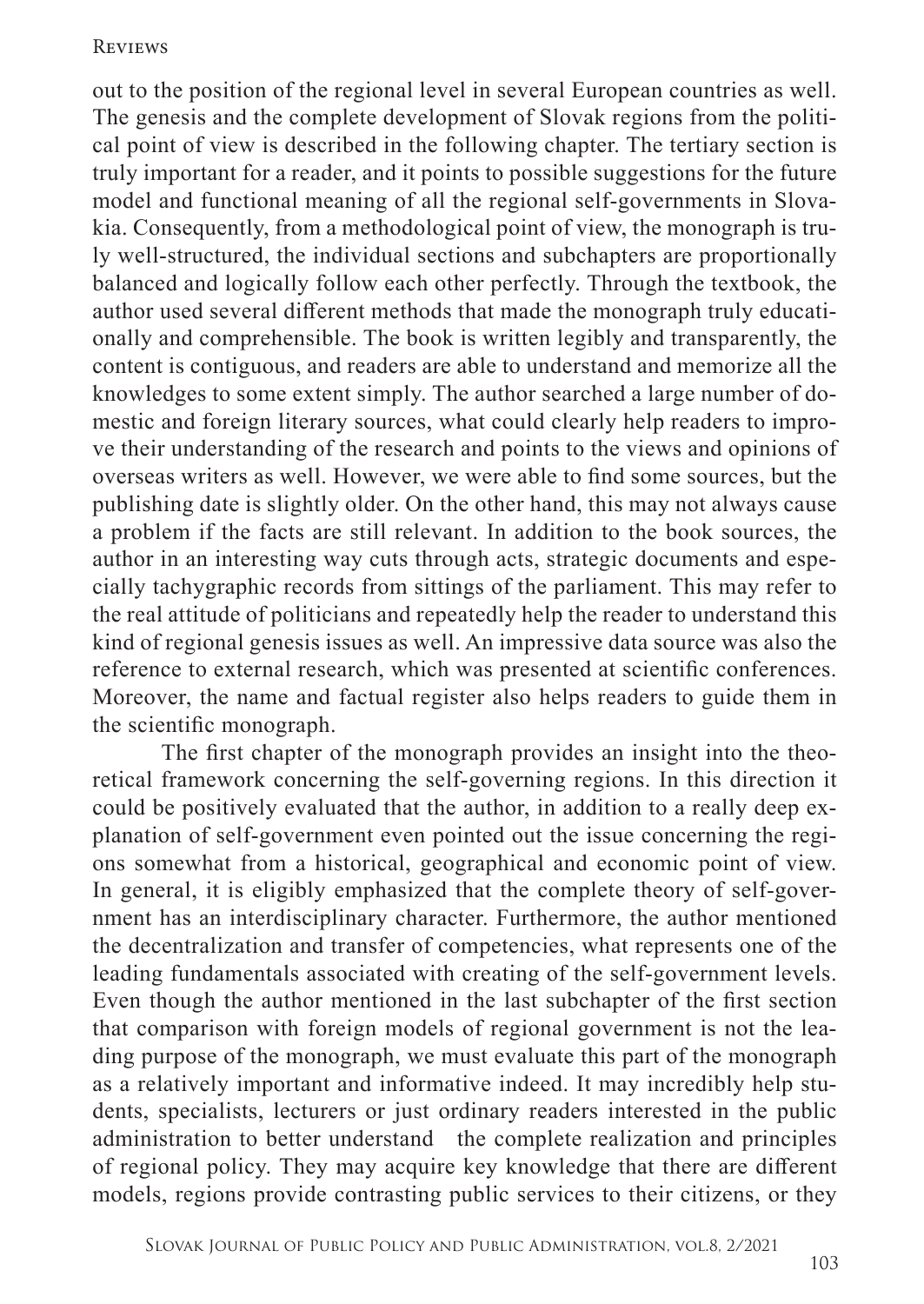could be enriched by regional experiences from foreign countries. Therefore, in our opinion, this subchapter does pose a truly beneficial part of the monograph as well.

The beginning of the second chapter of the book is discussed about historical developments and changes in regional formats and patterns. As the author has remarked on several occasions through the textbook, any historical, geographical or demographic aspects in Slovakia were observed and ruptured. Subsequently, we were able find a precisely processed subchapter about the political aspects behind the establishment of the self-governing regions. Readers are able to gain knowledge about what was in the past or what is the current attitude of individual politicians and political parties towards regional policy. In general, the views or opinions of political actors have not always been found in monographs regarding the local or regional self-government. We may assess that it provides a comprehensive and complex explanation of how the regional units work and what the approach of Members of Parliament has been. With literal expressions and statements the author brings real arguments about how much politicians have influenced the complete process of establishing the regional self-governments in Slovakia. Therefore, we are able to evaluate that this chapter brings substantial kind of added value for the monograph and readers in general as well.

The last section could be characterized as a final summary of the theoretical definitions, practical cases, where the author focuses on suggestions and proposals for future improvement of the self-governing regions. It contains current models and the divisions of responsibilities between various foreign countries and their regional authorities. The author appropriately mentioned, for example, Scandinavian states, as they dispose with effective self-governments and a particular scope only in selected segments of public life. Furthermore, the author introduces his proposals for the functioning of the regional level in Slovakia. The proposals were truly specific and the author added several remarks about the advantages and disadvantages of the models, the probability of individual regional patterns implementation, or very detailed principles of the division of competencies and public revenues between levels of the public administration. That repeatable enriches the readers´ practical and applied knowledge. Additionally, the subjective opinions of the author are interesting and beneficial.

The monograph is excellent for reading and truly contains a massive amount of instructive information. It is consisted of many theoretical definitions and countless practical cases. The author has created a comprehensive textbook by combining a large number of literary sources. The main purpose considered by the author is the analysis of the development of the regional self-government in Slovakia since the inception and origins until the present